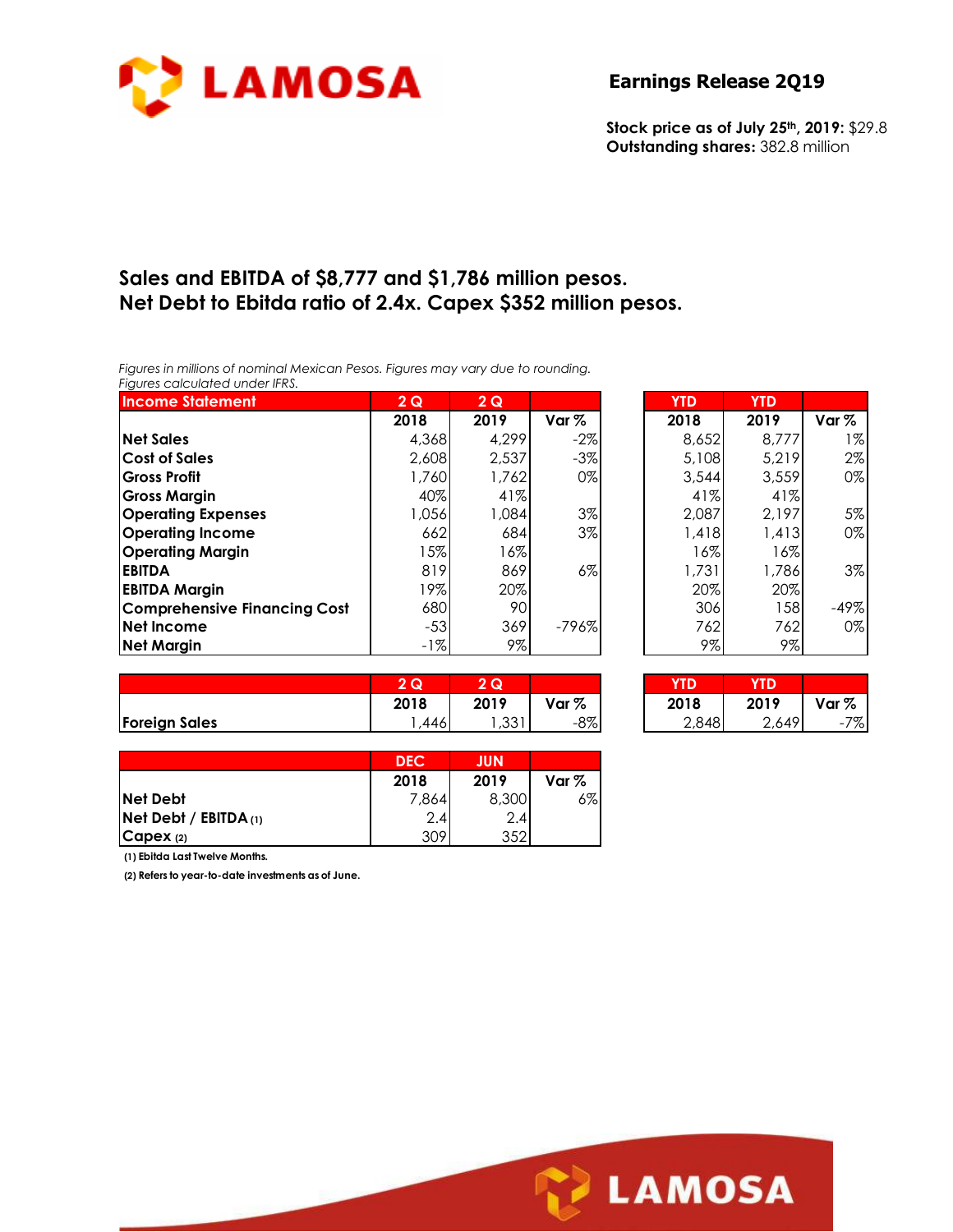

**San Pedro Garza García, Nuevo León, México, July 25th, 2019.** Grupo Lamosa, announces its results related to the second quarter of 2019.

*Figures in millions of Mexican Pesos. Figures may vary due to rounding.* 

#### **SALES**

Grupo Lamosa ended up the first semester of 2019 with total sales of \$ 8,777 million pesos, showing a 1% growth in relation to sales of \$ 8,652 million corresponding to the same period of the previous year. The increase in the consolidated income was driven by the favorable performance achieved in the national market, despite the deterioration shown by the construction sector in Mexico, given the lack of public spending on infrastructure and building works.



## **FOREIGN SALES**

Foreign sales during the first six months of the year amounted to \$ 2,649 million pesos, representing 30% of total sales and a 7% reduction when compared to sales of \$ 2,848 million posted during the same period of 2018.



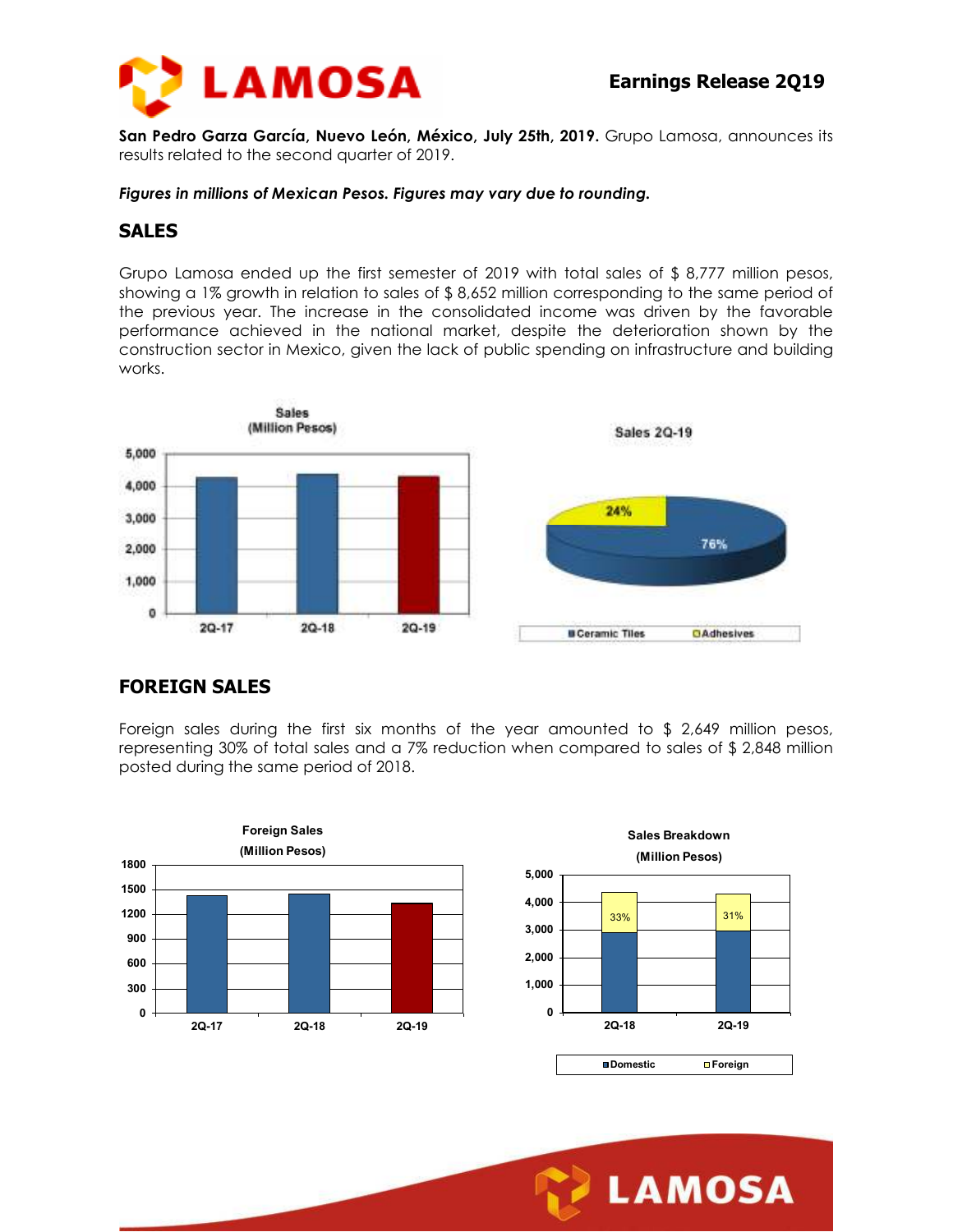

### **PERFORMANCE PER BUSINESS SEGMENT**

|                                | <b>Ceramic Tiles</b> |         | <b>Adhesives</b> |         |         | <b>Total</b> |         |         |            |
|--------------------------------|----------------------|---------|------------------|---------|---------|--------------|---------|---------|------------|
|                                | $2Q-18$              | $2Q-19$ | <u>Var</u>       | $2Q-18$ | $2Q-19$ | <u>Var</u>   | $2Q-18$ | $2Q-19$ | <u>Var</u> |
| <b>Total Sales</b>             | 3,401                | 3,257   |                  | 968     | 1,042   |              | 5.192   | 5,191   |            |
| <b>Intersegment Sales</b>      |                      | 0       |                  | -1      |         |              | $-824$  | $-892$  |            |
| <b>Net Sales</b>               | 3,401                | 3,257   | $-4%$            | 967     | 1,042   | 8%           | 4,368   | 4,299   | $-2%$      |
| <b>EBIT</b>                    | 481                  | 477     | $-1%$            | 188     | 223     | 18%          | 662     | 684     | 3%         |
| Dep. Amort. & Asset impairment | 134                  | 157     | 17%              | 9       | 13      | 51%          | 157     | 185     | 18%        |
| <b>EBITDA</b>                  | 615                  | 634     | 3%               | 197     | 236     | 20%          | 819     | 869     | 6%         |
| $\frac{9}{6}$                  | 18%                  | 19%     |                  | 20%     | 23%     |              | 19%     | 20%     |            |

|                                | <b>Ceramic Tiles</b> |          | <b>Adhesives</b> |        |        | <b>Total</b> |          |          |            |
|--------------------------------|----------------------|----------|------------------|--------|--------|--------------|----------|----------|------------|
|                                | $Jun-18$             | $Jun-19$ | Var              | Jun-18 | Jun-19 | <u>Var</u>   | $Jun-18$ | Jun-19   | <b>Var</b> |
| <b>Total Sales</b>             | 6.726                | 6,695    |                  | 928,   | 2,083  |              | 10.384   | 10,613   |            |
| <b>Intersegment Sales</b>      |                      |          |                  | $-2$   |        |              | $-1.732$ | $-1,836$ |            |
| <b>Net Sales</b>               | 6.726                | 6.695    | 0%               | 1.926  | 2,083  | 8%           | 8,652    | 8,777    | 1%         |
| <b>EBIT</b>                    | 1.022                | 978      | $-4%$            | 410    | 463    | 13%          | 1.418    | 1,413    | 0%         |
| Dep. Amort. & Asset impairment | 270                  | 318      | 18%              | 17     | 25     | 47%          | 312      | 373      | 19%        |
| <b>EBITDA</b>                  | 1,292                | .296     | 0%               | 427    | 488    | 14%          | 1.731    | 1,786    | 3%         |
| $\%$                           | 19%                  | 19%      |                  | 22%    | 23%    |              | 20%      | 20%      |            |

## **CERAMIC TILE BUSINESS**

The wall and floor tiles business sales during the first half of the year amounted to \$ 6,695 million pesos, representing 76% of total sales, and slightly below the \$ 6,726 million recorded during the first half of 2018.

## **ADHESIVES BUSINESS**

The adhesives business recorded accumulated revenues of \$ 2,083 million pesos during the first six months of the year, a figure that represented 24% of total sales and an increase of 8% when compared to sales of \$ 1,926 million posted during the same period of the previous year.

#### **OPERATING INCOME**

Grupo Lamosa recorded an operating income at the end of the first half of the year of \$ 1,413 million pesos, representing a sales margin of 16% and a figure similar to \$ 1,418 million posted during the first half of 2018. This result was obtained despite the lack of growth in the industry and significant increases in the main business inputs.

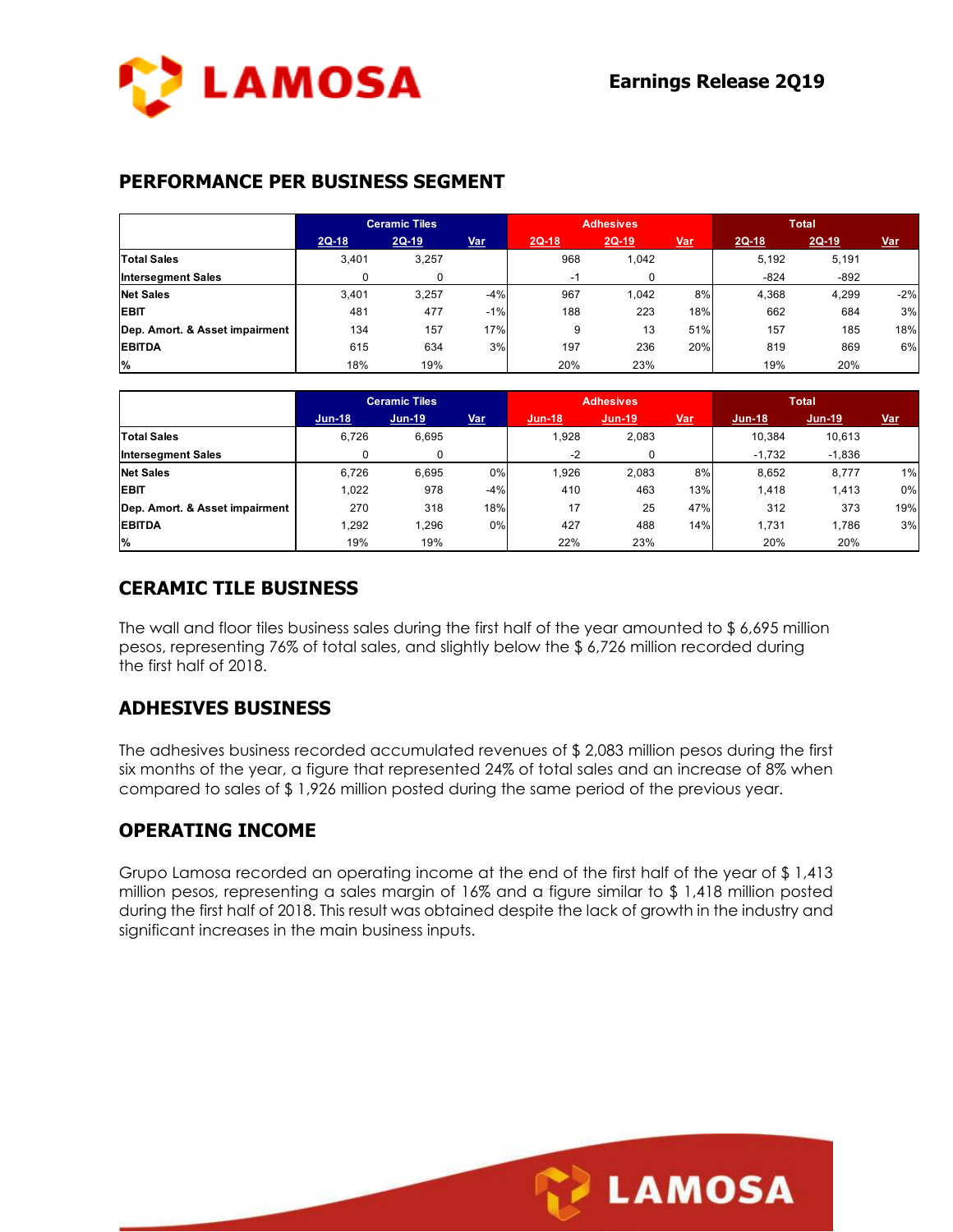

The company's Ebitda stood at \$ 1,786 million pesos during the first half of the year, representing a sales margin of 20% and a 3% growth when compared to the Ebitda of \$ 1,731 million recorded during the same period of 2018.



## **NET INCOME**

The comprehensive financing cost showed a 49% reduction during the first half of the year, standing at \$ 158 million pesos when compared to the \$ 306 million recorded during the first half of 2018. This reduction was mainly due to the recording of a foreign exchange gain of \$ 138 million pesos, derived from the 3% appreciation of the Mexican peso against the US dollar, comparing favorably with an exchange loss of \$ 24 million recorded at the end of the first half of 2018.

Net income during the first six months of the year ascended to \$ 762 million pesos, a figure equal to the net profit posted during the same period of the previous year, and showing a sales margin of 9%. Despite the greater tax burden during the first half of the year, when registering \$ 494 million pesos when compared to \$ 350 million recorded in the first half of 2018, such increase was offset by the reduction showed in the comprehensive financing cost.



| <b>Net Comprehensive Financing Cost</b> |               |        |            |
|-----------------------------------------|---------------|--------|------------|
|                                         | <b>Jun-18</b> | Jun-19 | <b>VAR</b> |
| <b>NET FINANCIAL EXPENSE</b>            | 288           | 339    | 18%        |
| <b>EXCHANGE (GAIN) LOSS</b>             | 24            | (138)  | $-684%$    |
| <b>MONETARY POSITION GAIN</b>           | (5)           | (43)   | 815%       |
|                                         | 306           | 158    | $-49%$     |